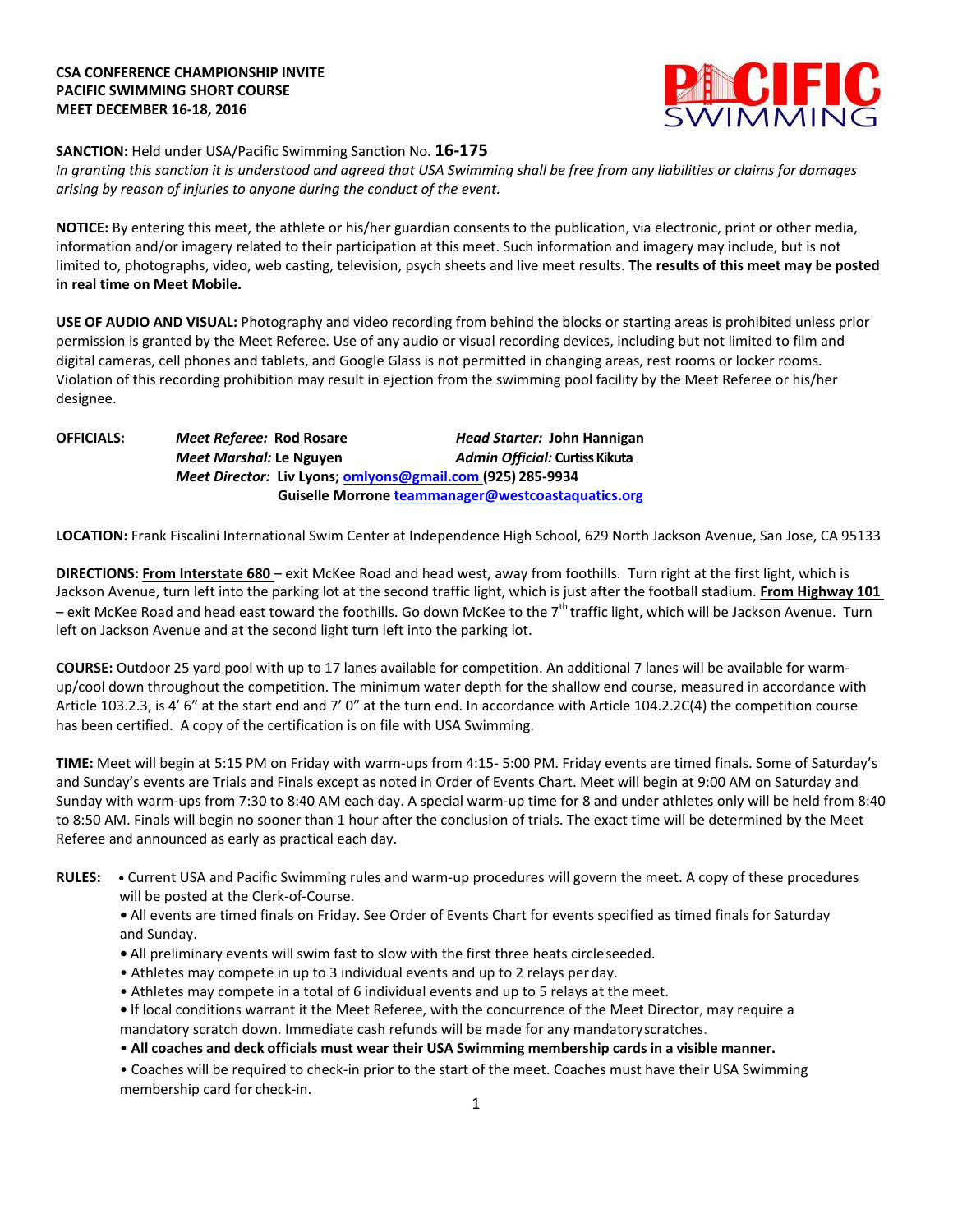**UNACCOMPANIED ATHLETES:** Any USA-S athlete-member competing at the meet must be accompanied by a USA Swimming member-coach for the purposes of athlete supervision during warm-up, competition and warm-down. If a coach-member of the athlete's USA-S Club does not attend the meet to serve in said supervisory capacity, it is the responsibility of the athlete or the athlete's legal guardian to arrange for supervision by a USA-S member-coach. The Meet Director or Meet Referee may assist the athlete in making arrangements for such supervision; however, it is recommended that such arrangements be made in advance of the meet by the athlete's USA-S Club Member-Coach.

**RACING STARTS:** Athletes must be certified by a USA-S member-coach as being proficient in performing a racing start, or must start the race in the water. It is the responsibility of the athlete or the athlete's legal guardian to ensure compliance with this requirement.

**RESTRICTIONS:** • Smoking and the use of other tobacco products is prohibited on the pool deck, in the locker rooms, in

- spectator seating, on standing areas and in all areas used by athletes, during the meet and during warm-up periods.
- Sale and use of alcoholic beverages is prohibited in all areas of the meetvenue.
- No glass containers are allowed in the meet venue.
- Only swimmers, coaches, officials, and volunteers will be allowed on the pool deck.
- Changing into or out of swimsuits other than in locker rooms or other designated areas is prohibited.

• Destructive devices, to include but not limited to, explosive devices and equipment, firearms (open or concealed), blades, knives, mace, stun guns and blunt objects are strictly prohibited in the swimming facility and its surrounding areas. If observed, the Meet Referee or his/her designee may ask that these devices be stored safely away from the public or removed from the facility. Noncompliance may result in the reporting to law enforcement authorities and ejection from the facility. Law enforcement officers (LEO) are exempt per applicablelaws.

- No tents or equipment may be left at the facilityovernight.
- Set-up will not be available until immediately before the meet on Friday afternoon. Gates will not open until 3:35 PM.
- **ELIGIBILITY:**  Athletes must be current members of USA-S and enter their name and registration number on the meet entry card as they are shown on their Registration Card. If this is not done, it may be difficult to match the athlete with the registration and times database. The meet host will check all athlete registrations against the SWIMS database and if not found to be registered, the Meet Director shall accept the registration at the meet (a \$10 surcharge will be added to the regular registration fee). Duplicate registrations will be refunded by mail.

• Athletes must be a member of a CSA Conference member team (LAC, PEAK, WEST, QSS, or UN and affiliated with a CSA member team) or temporary invite member. Athletes may enter as unattached, but will be entered as exhibition and will not be eligible for teampoints.

• Athletes must have met the "CSA" time standard in every event entered. All entry times slower than the listed time standard will be rejected. All CSA qualifying times are posted at**[http://www.swimcsa.com.](http://www.swimcsa.com/)**

• Athletes may qualify for the 1650 with either a 1650 or a 1000 CSA qualifyingtime.

• Disabled athletes are welcome to attend this meet and should contact the Meet Director or Meet Referee regarding special accommodations.

- The athlete's age will be the age of the athlete on the first day of the meet.
- Entries with "NO TIME" will be rejected.

**CHECK-IN: 11 & Over Events FRIDAY –** Friday events will be deck-seeded. Athletes must positively check-in for all Friday individual events. Athletes must check-in at the Clerk-of-Course. No event shall be closed more than 30 minutes before the scheduled start of the session. Close of check-in for all individual events shall be no more than 60 minutes before the estimated time of the start of the first heat of the event. Athletes who do not check in will not be seeded and will not be allowed to compete in that event. **11 & Over Events SATURDAY & SUNDAY –** Prelims on Saturday and Sunday will be pre-seeded except for the 1650 Freestyle.

The first three heats in trials events will be circle seeded. Athletes must positively check-in for the 1650 freestyle by 11:00 AM on Saturday.

**10 & Under Events –** all 10 & under events will be pre-seeded on Saturday and Sunday. The first three heats in trials events will be circle seeded. Athletes must positively check-in for Friday all events on Friday.

#### **SCRATCH RULE FOR PRELIMS & TIMED FINALS:**

- A copy of the meet scratch rules will be posted at the clerk-of-course.
- Coaches may email any scratches to *ckikuta@att.net* by noon on Friday, December 9<sup>th</sup> 11:00 AM. Coaches may scratch live at the meeting. All scratches submitted arefinal.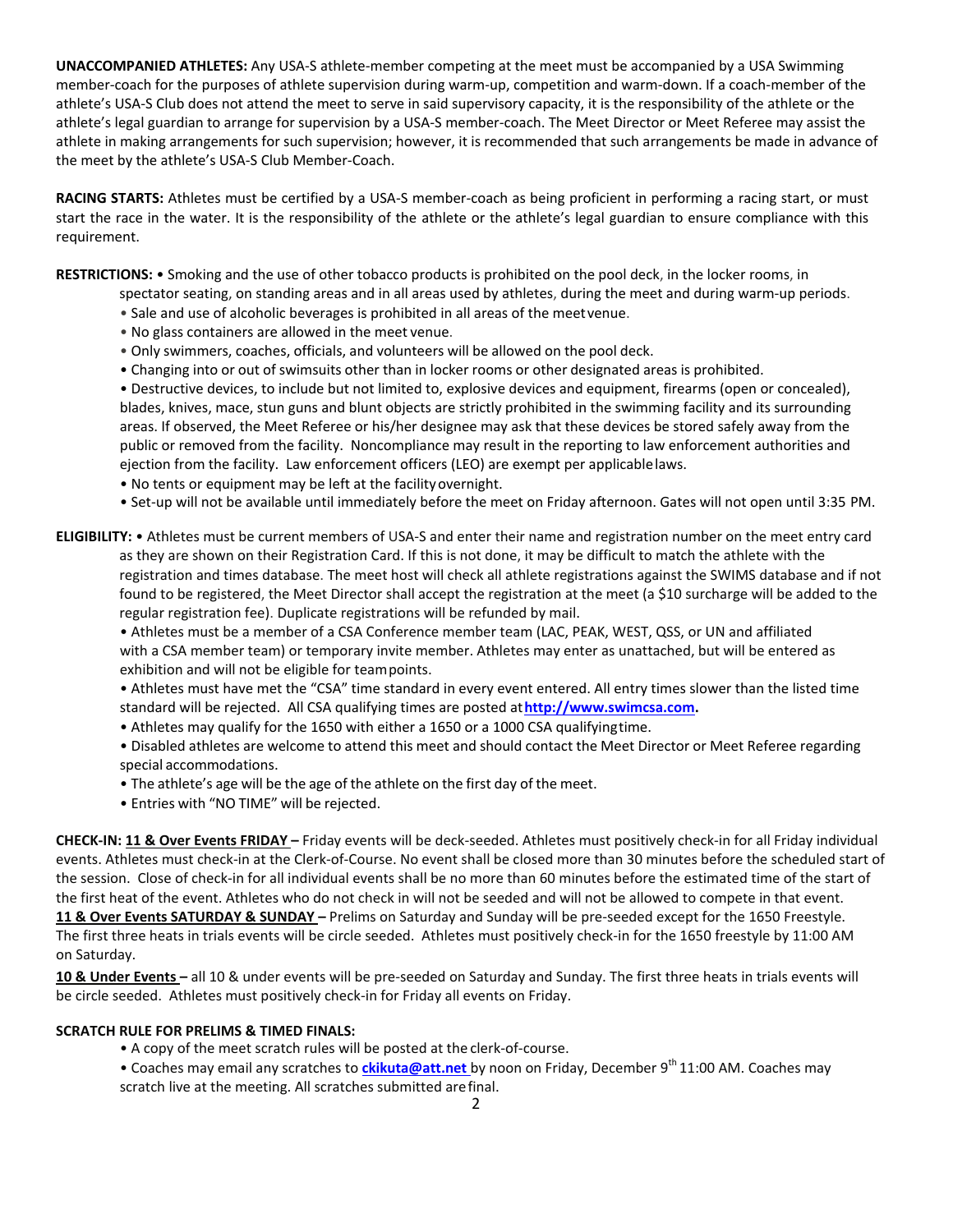• Athletes entered in a preliminary individual or timed final event will have no penalty for missing anevent.

# **SCRATCH RULE FOR FINALS:**

- A copy of the scratch rules will be posted at theclerk-of-course.
- Top 9 athletes will qualify for finals.

• Any athlete qualifying for finals in an individual event who does not wish to compete must scratch within 30 minutes after the announcement of qualifiers. During this period, qualifiers may also notify the referee that they may not intend to compete in consolation finals or finals. In this case they must declare their final intention within 30 minutes after the announcement of qualifiers following their last individual preliminaryevent.

• An athlete who "fails to compete" or scratch in a finals event they qualified for will be subject to disqualification for the remainder of the athlete's individual events. "Declared False Starts" and "Delay of Meet" are all classified as "Failure to Compete", and the athlete will be barred from the remainder of the swimmer's individual events for the meet. If the No-Show occurs on the last day that the athlete is entered in an individual final event and no other individual event penalty is applicable, the athlete shall then be fined \$100.00. The fine will be increased to \$150.00 if after 30 days of receiving the letter of notification the party has not made thepayment.

• **Exception:** No penalty shall apply for failure to withdraw or compete in an individual event if: (i) the referee is notified in the event of illness or injury and accepts the proof thereof. (ii) It is determined by the referee that the No-Show is caused by circumstances beyond the control of the athlete. (iii) The athlete is an alternate for finals.

**ENTRY FEES:** \$5.50 per individual event plus an \$8.00 per athlete participation fee. Relay only athletes must pay the \$8.00 splash fee.

**ENTRIES:** Athletes must enter on their team website by Tuesday, December 6<sup>th</sup>. Team Sd3 files with all team individual events and relays are due to *ckikuta@att.net* by noon on Wednesday, December 7<sup>th</sup> at 9:00 PM.

# **Make check payable to: CSA**

**Mail check to: Liv Lyons 5409 Silver Vista Way San Jose, CA 95138**

#### **AWARDS:**

- Individual Event Awards: 1<sup>st</sup>- 3<sup>rd</sup> place will receive medals. 4<sup>th</sup>- 9<sup>th</sup> places will receive ribbons.
- Relay Event Awards: 1<sup>st</sup>- 3<sup>rd</sup> place will receive medals.
- **Trophies for Team Awards:** 1<sup>st</sup>-3<sup>rd</sup> places for combined team scores. Team scoring will include individual events to 9 places and relay events to 8 places for all events.
- *Individual High Point A wards:* Top scoring woman and Top scoring man in each age group including the Open age group. Scoring will include individual events only. Relay points will be included to distinguish a high point winner in the event of a tie.

**SCORING:** Individual events will score places 1-9. Relay events will score places 1-8. The 1650 will be scored as 11-12, 13-14 and 15 & over. All other OPEN events will be scored as OPEN.

*Individual Events: Relay Events:* Finals – 10- 8 -7- 6- 5- 4- 3 -2 -1 Finals – 20-16- 14- 12- 10- 8- 6 -4 Timed Finals – 10- 8 -7- 6- 5- 4- 3 -2 -1

#### **ADMISSION:** Free.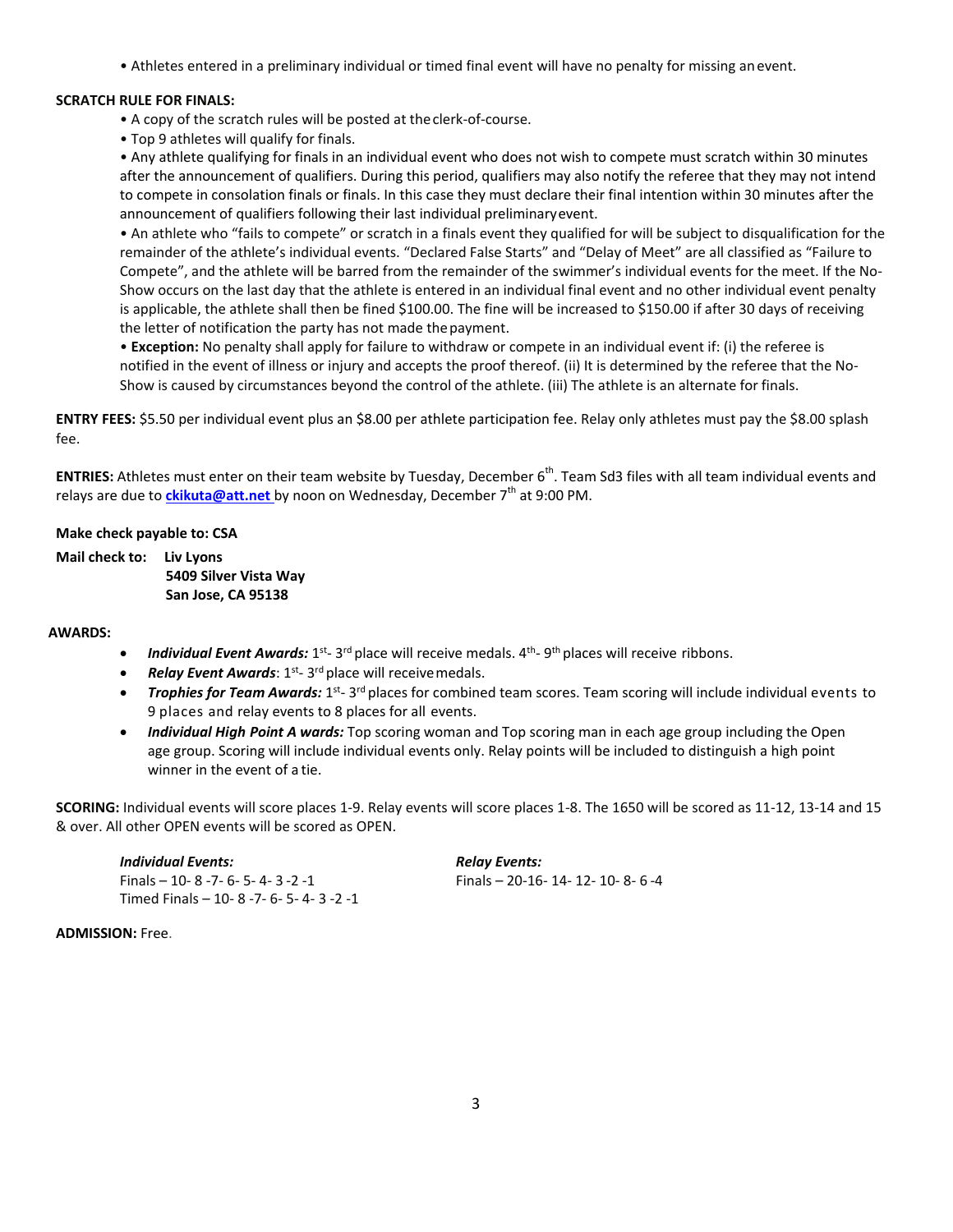**REFRESHMENTS:** A snack bar will be available throughout the competition. Coaches and working deck officials will be provided meals

**MISCELLANEOUS:** No overnight parking is allowed. Facilities will not be provided after meet hours. Special parking will be provided for Officials and Coaches; please bring your USA-S Membership card to gain access to parking.

| <b>FRIDAY</b>   |               |                 |          |                    |                 |                 |                |                      |                  |  |
|-----------------|---------------|-----------------|----------|--------------------|-----------------|-----------------|----------------|----------------------|------------------|--|
| $9 - 10$        |               | $11 - 12$       |          |                    | $13 - 14$       |                 |                | <b>OPEN</b>          |                  |  |
| 500 Free        |               | <b>500 Free</b> |          |                    | 400 IM          |                 |                | 400 IM               |                  |  |
|                 |               |                 | 200 F.R. |                    | <b>500 Free</b> |                 |                | <b>500 Free</b>      |                  |  |
|                 |               |                 |          |                    | 200 F.R.        |                 | 200 F.R.       |                      |                  |  |
| <b>SATURDAY</b> |               |                 |          |                    |                 |                 |                |                      |                  |  |
| 8 & U           |               | 10 & U          |          | $9 - 10$           | $11 - 12$       |                 |                | 13-14<br><b>OPEN</b> |                  |  |
| 100 IM          |               | 200 IM          |          | 100 Fly            | 200 M.R.        |                 | 200 M.R.       |                      | 200 M.R.         |  |
| 25 Fly          |               | 200 Free        |          | 100 Breast         | 100 IM          |                 | <b>100 Fly</b> |                      | 100 Fly          |  |
| 25 Breast       |               | 200 M.R.        |          | 50 Free<br>100 Fly |                 |                 | 200 Free       |                      | 200 Free         |  |
| 50 Free         |               |                 |          | 100 Back           | 200 Free        | 100 Breast      |                |                      | 100 Breast       |  |
| 25 Back         |               |                 |          | 100 Breast         |                 |                 | 100 Back       |                      | 100 Back         |  |
| 100 M.R.        |               |                 |          |                    | 100 Back        |                 |                | 50 Free              | 50 Free          |  |
|                 |               |                 |          | 50 Free            |                 |                 | 800 F.R.       | 800 F.R.             |                  |  |
| <b>SUNDAY</b>   |               |                 |          |                    |                 |                 |                |                      |                  |  |
| 8 & U           | $9 - 10$      |                 |          | $11 - 12$          |                 | 13-14           |                |                      | <b>OPEN</b>      |  |
| 50 Back         |               | 100 IM          |          | 400 M.R.           |                 | 400 M.R.        |                |                      | <b>1650 Free</b> |  |
| 25 Free         |               | 50 Back         |          | 200 IM             |                 | 200 IM          |                |                      | 400 M.R.         |  |
| 50 Breast       |               | 100 Free        |          | 50 Back            |                 | 200 Back        |                |                      | 200 IM           |  |
| 50 Fly          |               | 50 Breast       |          | 100 Free           |                 | <b>100 Free</b> |                |                      | 200 Back         |  |
|                 | <b>50 Fly</b> |                 |          | 50 Breast          | 200 Breast      |                 |                | 100 Free             |                  |  |
|                 |               |                 |          |                    | 50 Fly          |                 | 200 Fly        |                      | 200 Breast       |  |
|                 |               |                 |          |                    | 400 F.R.        | 400 F.R.        |                |                      | 200 Fly          |  |
|                 |               |                 |          |                    |                 |                 |                |                      | 400 F.R.         |  |

## **EVENT SUMMARY**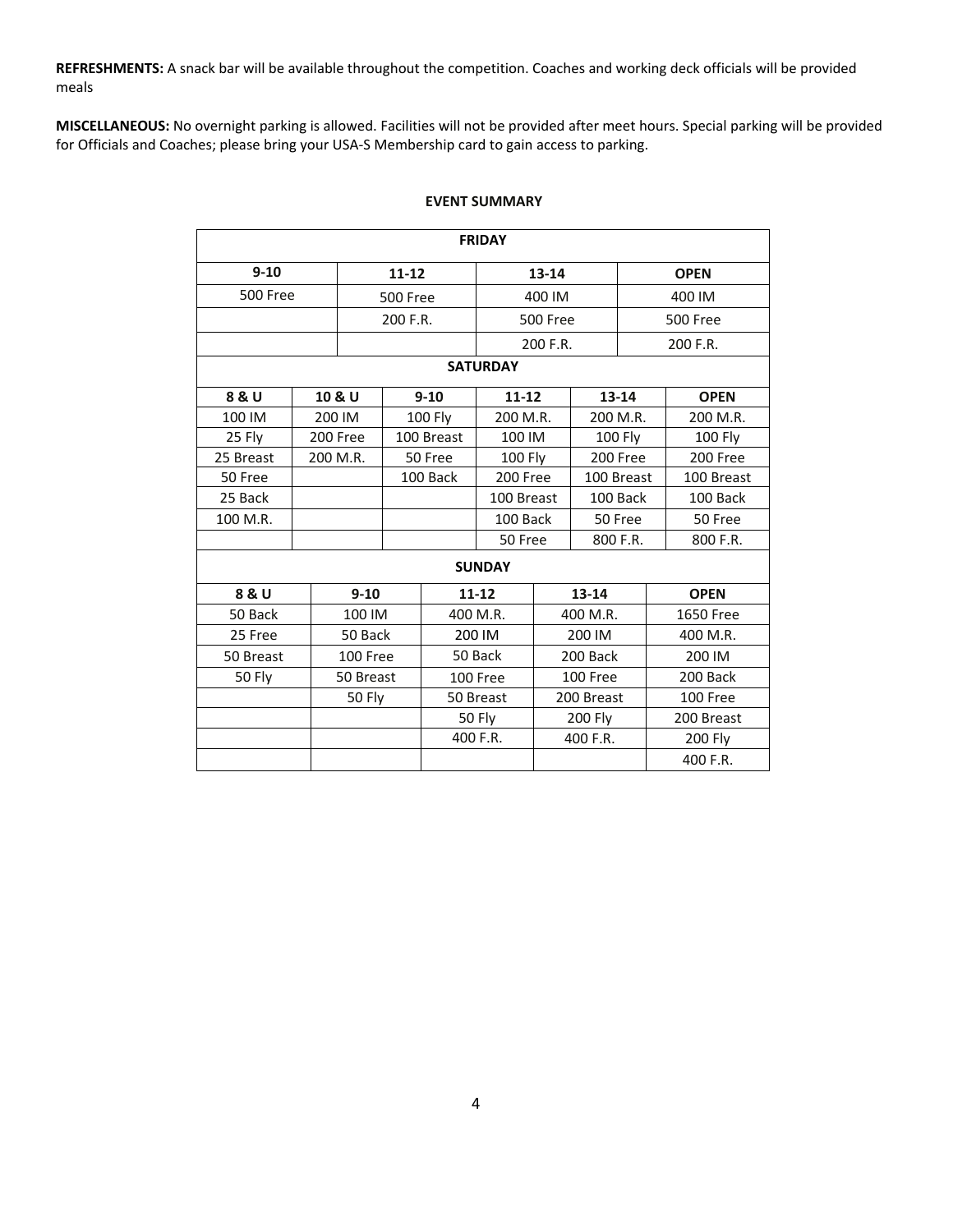# **ORDER OF EVENTS**

# **Conference Championship Meet**

| FRIDAY, December 16 <sup>th</sup> - Timed Finals |                  |                  |                        |                  |                                   |  |  |  |
|--------------------------------------------------|------------------|------------------|------------------------|------------------|-----------------------------------|--|--|--|
| Qualifying<br><b>Standard CSA</b>                | Women's<br>Event |                  | <b>Description</b>     | Men's Event<br># | Qualifying<br><b>Standard CSA</b> |  |  |  |
|                                                  | #                | <b>Age Group</b> | Event                  |                  |                                   |  |  |  |
| 5:42.19                                          |                  | $13 - 14$        | *400 Individual Medlev | $\mathcal{P}$    | 5:30.79                           |  |  |  |
| 5:32.89                                          | 3                | <b>OPEN</b>      | *400 Individual Medley | 4                | 5:07.69                           |  |  |  |
| 8:30.49                                          | 5                | 10 & Under       | *500 Freestyle         | 6                | 8:22.79                           |  |  |  |
| 6:48.89                                          |                  | $11 - 12$        | *500 Freestyle         | 8                | 7:02.99                           |  |  |  |
| 6:41.29                                          | 9                | $13 - 14$        | *500 Freestyle         | 10               | 6:29.49                           |  |  |  |
| 6:37.59                                          | 11               | <b>OPEN</b>      | *500 Freestyle         | 12               | 6:14.49                           |  |  |  |
| 2:25.99                                          | 13               | $11 - 12$        | *200 Free Relay        | 14               | 2:25.99                           |  |  |  |
| 2:20.99                                          | 15               | $13 - 14$        | *200 Free Relav        | 16               | 2:20.99                           |  |  |  |
| 2:19.99                                          | 17               | <b>OPEN</b>      | *200 Free Relav        | 18               | 2:19.99                           |  |  |  |

| SATURDAY, December 17 <sup>th</sup> - Prelims & Finals |         |                           |                        |       |                 |  |  |
|--------------------------------------------------------|---------|---------------------------|------------------------|-------|-----------------|--|--|
| Qualifying                                             | Women's |                           | <b>Description</b>     | Men's | Qualifying      |  |  |
| <b>Standard</b>                                        | Event   | <b>Age Group</b><br>Event |                        | Event | <b>Standard</b> |  |  |
| <b>CSA</b>                                             | #       |                           |                        | #     | <b>CSA</b>      |  |  |
| 2:45.99                                                | 19      | $11 - 12$                 | **200 Medley Relay     | 20    | 2:45.99         |  |  |
| 2:41.99                                                | 21      | $13 - 14$                 | ** 200 Medley Relay    | 22    | 2:41.99         |  |  |
| 2:40.99                                                | 23      | <b>OPEN</b>               | ** 200 Medley Relay    | 24    | 2:39.99         |  |  |
| 1:59.39                                                | 25      | 8 & Under                 | *100 Individual Medley | 26    | 2:01.19         |  |  |
| 3:27.19                                                | 27      | 10 & Under                | *200 Individual Medley | 28    | 3:38.89         |  |  |
| 1:13.89                                                | 29      | $11 - 12$                 | 100 Individual Medley  | 30    | 1:18.89         |  |  |
| 26.49                                                  | 31      | 8 & Under                 | *25 Butterfly          | 32    | 26.19           |  |  |
| 1:55.49                                                | 33      | $9 - 10$                  | 100 Butterfly          | 34    | 1:54.09         |  |  |
| 1:15.29                                                | 35      | $11 - 12$                 | 100 Butterfly          | 36    | 1:26.49         |  |  |
| 1:09.69                                                | 37      | $13 - 14$                 | 100 Butterfly          | 38    | 1:06.09         |  |  |
| 1:07.89                                                | 39      | <b>OPEN</b>               | 100 Butterfly          | 40    | 58.99           |  |  |
| 3:00.99                                                | 41      | 10 & Under                | *200 Freestyle         | 42    | 2:50.19         |  |  |
| 2:20.89                                                | 43      | $11 - 12$                 | 200 Freestyle          | 44    | 2:30.49         |  |  |
| 2:15.49                                                | 45      | $13 - 14$                 | 200 Freestyle          | 46    | 2:08.19         |  |  |
| 2:10.59                                                | 47      | <b>OPEN</b>               | 200 Freestyle          | 48    | 1:53.99         |  |  |
| 30.09                                                  | 49      | 8 & Under                 | *25 Breaststroke       | 50    | 27.79           |  |  |
| 1:51.09                                                | 51      | $9 - 10$                  | 100 Breaststroke       | 52    | 2:02.39         |  |  |
| 1:24.39                                                | 53      | $11 - 12$                 | 100 Breaststroke       | 54    | 1:33.99         |  |  |
| 1:20.99                                                | 55      | $13 - 14$                 | 100 Breaststroke       | 56    | 1:15.59         |  |  |
| 1:22.79                                                | 57      | <b>OPEN</b>               | 100 Breaststroke       | 58    | 1:10.79         |  |  |
| 24.29                                                  | 59      | 8 & Under                 | *25 Backstroke         | 60    | 24.89           |  |  |
| 1:35.99                                                | 61      | $9 - 10$                  | *100 Backstroke        | 62    | 1:56.89         |  |  |
| 1:15.39                                                | 63      | $11 - 12$                 | 100 Backstroke         | 64    | 1:26.19         |  |  |
| 1:11.29                                                | 65      | $13 - 14$                 | 100 Backstroke         | 66    | 1:09.79         |  |  |
| 1:10.19                                                | 67      | <b>OPEN</b>               | 100 Backstroke         | 68    | 1:03.99         |  |  |
| 45.59                                                  | 69      | 8 & Under                 | *50 Freestyle          | 70    | 42.49           |  |  |
| 33.79                                                  | 71      | $9 - 10$                  | 50 Freestyle           | 72    | 35.29           |  |  |
| 28.79                                                  | 73      | $11 - 12$                 | 50 Freestyle           | 74    | 29.59           |  |  |
| 27.79                                                  | 75      | 13-14                     | 50 Freestyle           | 76    | 25.89           |  |  |
| 27.09                                                  | 77      | <b>OPEN</b>               | 50 Freestyle           | 78    | 23.69           |  |  |
| 2:05.99                                                | 79      | 8 & Under                 | *100 Medley Relay      | 80    | 2:05.99         |  |  |
| 2:59.99                                                | 81      | 10 & Under                | *200 Medley Relay      | 82    | 2:59.99         |  |  |
| 11:50.99                                               | 83      | $13 - 14$                 | ** 800 Freestyle Relay | 84    | 11:20.99        |  |  |
| 11:40.99                                               | 85      | <b>OPEN</b>               | ** 800 Freestyle Relay | 86    | 11:30.99        |  |  |